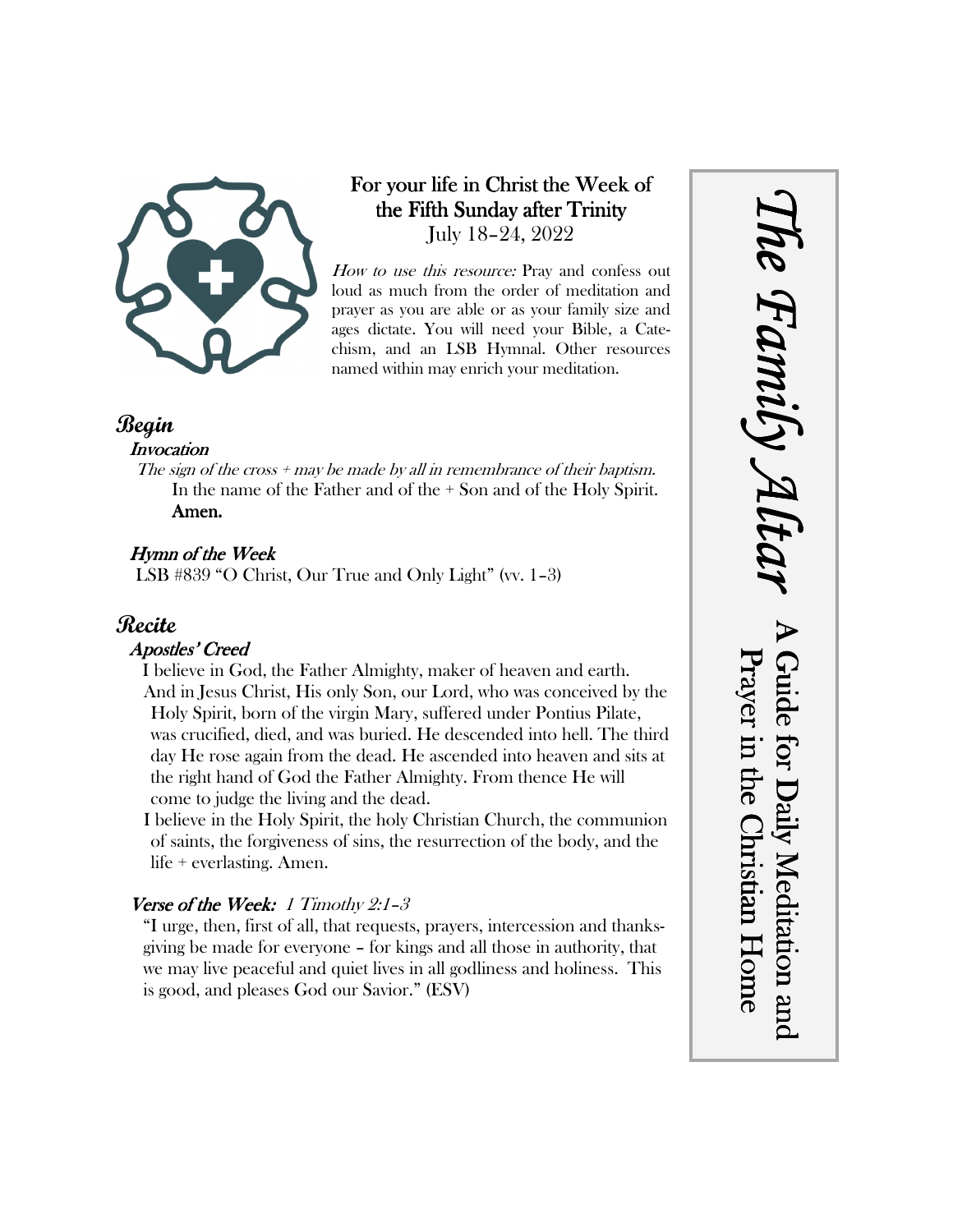# **Meditate**

|         | Mon.   | Tues.  | Wed.   | Thurs. | Fri.   | Sat.  | Sun.  |
|---------|--------|--------|--------|--------|--------|-------|-------|
| Morning | 40     | 42, 43 | 45     | 48, 49 | 51     | 54,56 | 59    |
| Evening | 39, 41 | 44     | 46, 47 | 50     | 52, 53 | 55    | 57,58 |

Psalm: 60-Day Psalm Schedule

#### Daily Bible Stories

| Day             | <b>Week 46: New Testament Stories</b>                           |  |  |
|-----------------|-----------------------------------------------------------------|--|--|
| Monday          | The Mustard Seed and the Leaven - Luke 13:18-35                 |  |  |
| Tuesday         | A Man with Dropsy Is Healed on the Sabbath - Luke 14:1-14       |  |  |
| Wednesday       | The Parable of the Great Supper – Luke 14:15–35                 |  |  |
| <b>Thursday</b> | The Parables of the Lost Sheep and the Lost Coin - Luke 15:1-10 |  |  |
| Friday          | The Parable of the Prodigal Son – Luke 15:11–32                 |  |  |
| Saturday        | Look Ahead to Sunday's Readings (see last page)                 |  |  |
| Sunday          | <b>Attend Divine Service</b>                                    |  |  |

# Daily Lectionary Readings

| July 18   | 1 Sam 1:21-2:17, Gal 6:1-18               |
|-----------|-------------------------------------------|
| July 19   | 1 Sam 2:18-36, Acts 15:22-41              |
| July 20   | 1 Sam 3:1-21, Acts 16:1-22                |
| July $21$ | 1 Sam 4:1-22, Acts 16:23-40               |
|           | Acts 17:1-34                              |
| July $22$ | 1 Sam 5:1-6:3, 10-16, Acts 18:1-11, 23-28 |
| July $23$ | 1 Sam 6:19-7:17, Acts 19:1-22             |
|           | Acts 19:23-21:14                          |
| July 24   | 1 Sam 8:1-22, Acts 21:15-36               |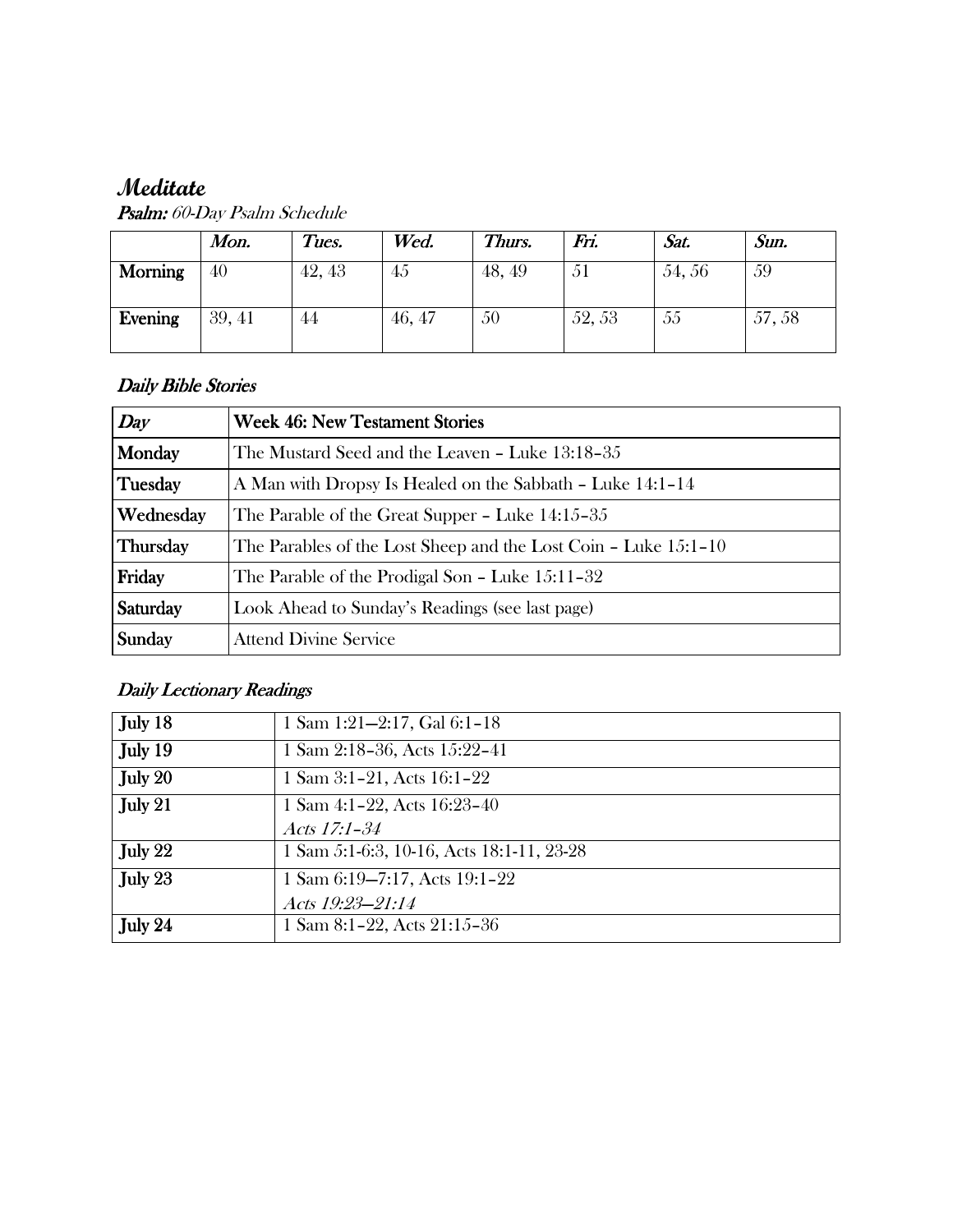# **Study**

#### The Catechism

Participants may choose to study the catechism at their own pace or follow along with the selected portion of the catechism for the week.

Table of Duties: Of Citizens

#### Catechism In-Depth

1991 Catechism: Pages #37–38 2017 Catechism: Pages #34–35



# **Pray**

Kyrie Lord, have mercy. Christ, have mercy. Lord, have mercy.

#### Lord's Prayer

#### Collect for the Week:

O God, You have prepared for those who love You good things that surpass all understanding. Pour into our hearts such love toward You that we, loving You above all things, may obtain Your promises, which exceed all that we can desire; through Jesus Christ, Your Son, our Lord, who lives and reigns with You and the Holy Spirit, one God, now and forever. Amen.

#### Daily Themes for Prayer

 Monday: Monday: Pray for faith to live in the promises of Holy Baptism; for one's calling and daily work; for the unemployed; for the salvation and well-being of our neighbors; for schools, colleges, and seminaries; for good government and for peace. Tuesday: Pray for deliverance against temptation and evil; for the addicted and despairing, the tortured and oppressed; for those struggling with besetting sins. Wednesday: Pray for marriage and family, that husbands and wives, parents and children live in ordered harmony according to the Word of God; for parents who must raise children alone; for our communities and neighborhoods. **Thursday:** Pray for the Church and her pastors; for teachers, deacons, deaconesses, and other church workers; for missionaries and for all who serve the Church; for fruitful and salutary use of the blessed sacrament of Christ's body and blood. **Friday:** Pray for the preaching of the holy cross of our Lord Jesus Christ and for the spread of His knowledge throughout the whole world; for the persecuted and oppressed; for the sick and dying. **Saturday:** Pray for faithfulness to the end; for the renewal of those who are withering in the faith or have fallen away; for receptive hearts and minds to God's Word on the Lord's Day; for pastors and people as they prepare to administer and receive Christ's holy gifts. Sunday: Pray for the joy of the resurrection among us; for the fruit of faith nourished by the Word and Sacraments.

Morning or Evening Prayer from the Catechism